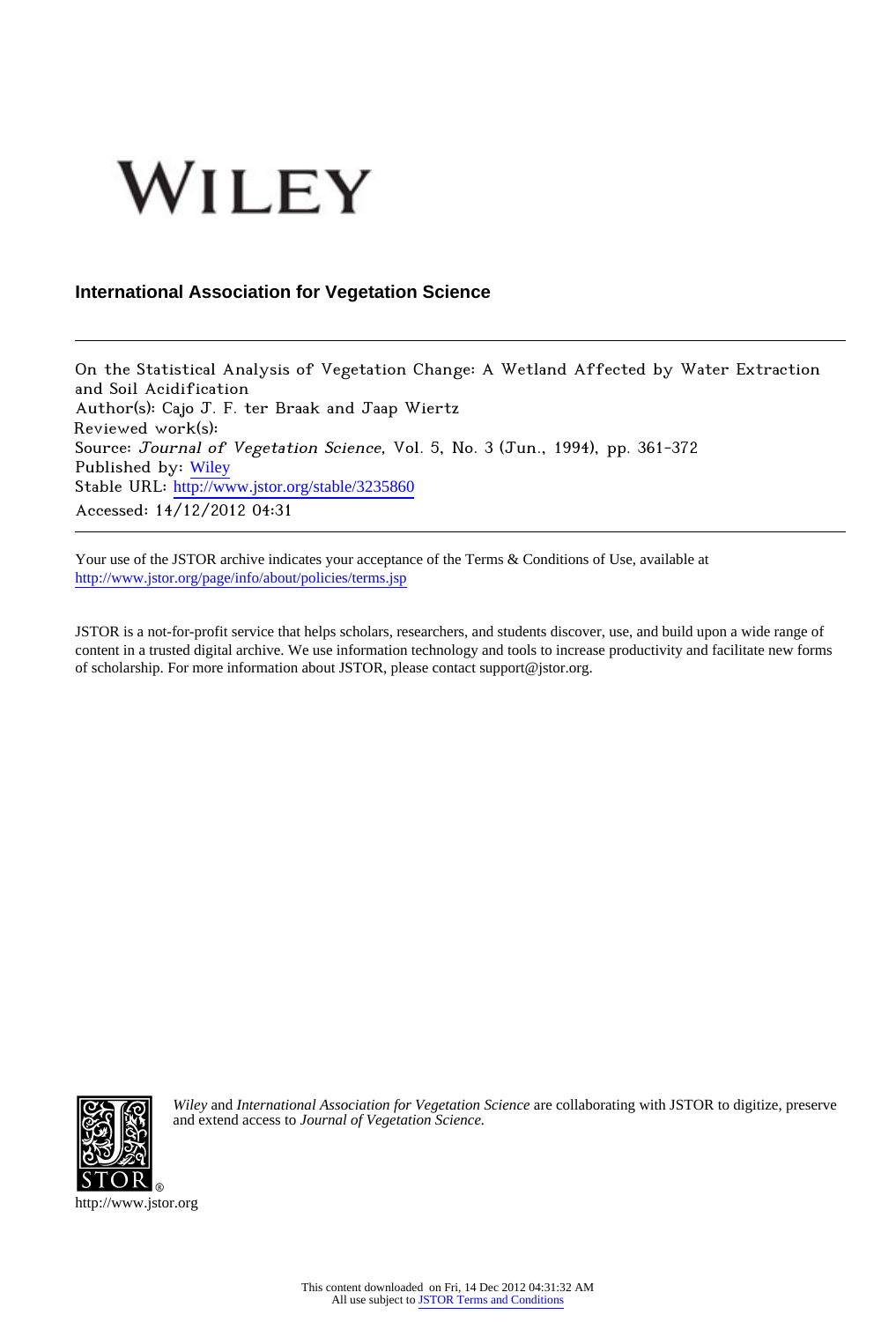## **On the statistical analysis of vegetation change: a wetland affected by water extraction and soil acidification**

 $\textbf{ter Braak}, \textbf{Cajo J.F.}^{1,2*} \& \textbf{Wiertz}, \textbf{Jaap}^{1,3}$ 

**IDLO-Institute for Forestry and Nature Research, Box 23, 6700 AA Wageningen, the Netherlands; 2Agricultural Mathematics Group-DLO, Box 100, 6700 AC Wageningen, the Netherlands; 3Present address: National Institute of Public Health and Environmental Protection, Box 1, 3720 BA Bilthoven, the Netherlands; \*Fax +31 8370 11524; E-mail C.J.F.ter.Braak@GLW.AGRO.NL** 

**Abstract. A case study is presented on the statistical analysis and interpretation of vegetation change in a wetland subjected to water extraction and acidification, without precise information on the environmental changes. The vegetation is a Junco-Molinion grassland and the changes in vegetation are evalu**ated on the basis of relevés in 1977 and 1988 of 20 plots in a **small nature reserve on moist oligotrophic, Pleistocene sands in the Netherlands. The changes are attributed to water extraction (since 1972) and soil acidification and the effect of the environmental changes on the vegetation is inferred from data on water depth and acidity collected in 1988.** 

**Many species typical of wetlands decreased in abundance, including rare species such as Parnassia palustris, Selinum carvifolia and Ophioglossum vulgatum. Some species increased, notablyAnthoxanthum odoratum, Holcus lanatus andPlantago lanceolata. A significant decrease was found in the mean Ellenberg indicator values for moisture and acidity. The mean indicator value for nutrients did not change significantly.** 

**Multivariate analysis of the species data by Redundancy Analysis demonstrated the overall significance of the change**  in species composition between 1977 and 1988 ( $P < 0.01$ , **Monte Carlo permutation). The spatial and temporal variation in the species data was displayed in ordination diagrams and interpreted in terms of water depth and pH.** 

**A simple model is developed to infer the change in water**  depth and pH from the relevé data and recent data on water **depth and pH. Because the correlation between water depth and pH made a joint estimation of the changes useless, the change in pH was estimated for a series of likely changes in water depth. For the most likely change in water depth, significant acidification was inferred from the change in vegetation. The model is more generally applicable as a constrained calibration method.** 

**Keywords: Conservation; Drainage; Environmental assessment; Indicator value; Junco-Molinion; Permanent plot; pH reconstruction; Redundancy analysis; Time series.** 

**Abbreviations: PCA = Principal Component Analysis; RDA = Redundancy Analysis.** 

**Nomenclature: van der Meijden et al. (1983); Westhoff & den Held (1969).** 

#### **Introduction**

**The causes of vegetation changes are often to be evaluated without precise data on the changes in the environment. In many permanent quadrat studies, there are detailed records of past and present species compositions, limited information on the present environment, but no information on the past environment. We present a case study to show which statistical analyses may assist in interpreting vegetation change. In this study, we use data from only two sampling dates but the analyses can be generalized to longer series.** 

**Lowering of the phreatic water table, due to water extraction and drainage, is a common phenomenon in western Europe. It is one of the major threats to the survival of rare plant species especially in wet, oligotrophic and mesotrophic grasslands (Westhoff 1979; Mountford & Sheail 1989; Sukopp & Trautmann 1981). Agricultural land use, including fertilization, is usually intensified at the same time. Well-documented studies on the effects on species composition of groundwater lowering alone are scarce (Ellenberg 1952; Grootjans & ten Klooster 1980; Grootjans et al. 1986).** 

**Lowering of the water table can cause a shortage of water for certain species. It can also affect the storage and flow pattern of groundwater. Mineral-rich groundwater in the topsoil can be replaced by more acid rainwater (van Wirdum 1979, 1981; Grootjans et al. 1991). In wet soils, it also may often cause changes in physicochemical processes such as aeration and related redoxprocesses. Enhanced mineralization, leaching and ultimately acidification may result (van Wirdum 1982; Grootjans et al. 1986; Kemmers 1986). Soil acidifica**tion can also be induced by air pollution with  $NH_x$ ,  $NO_x$ and SO<sub>x</sub> (Schachtschabel et al. 1989, p.115).

**The present study was undertaken in order to evaluate the changes during the last decade in the vegetation of a Junco-Molinion grassland influenced by groundwater extraction and by acid deposition. Ideally, we would like to identify which part of the vegetational**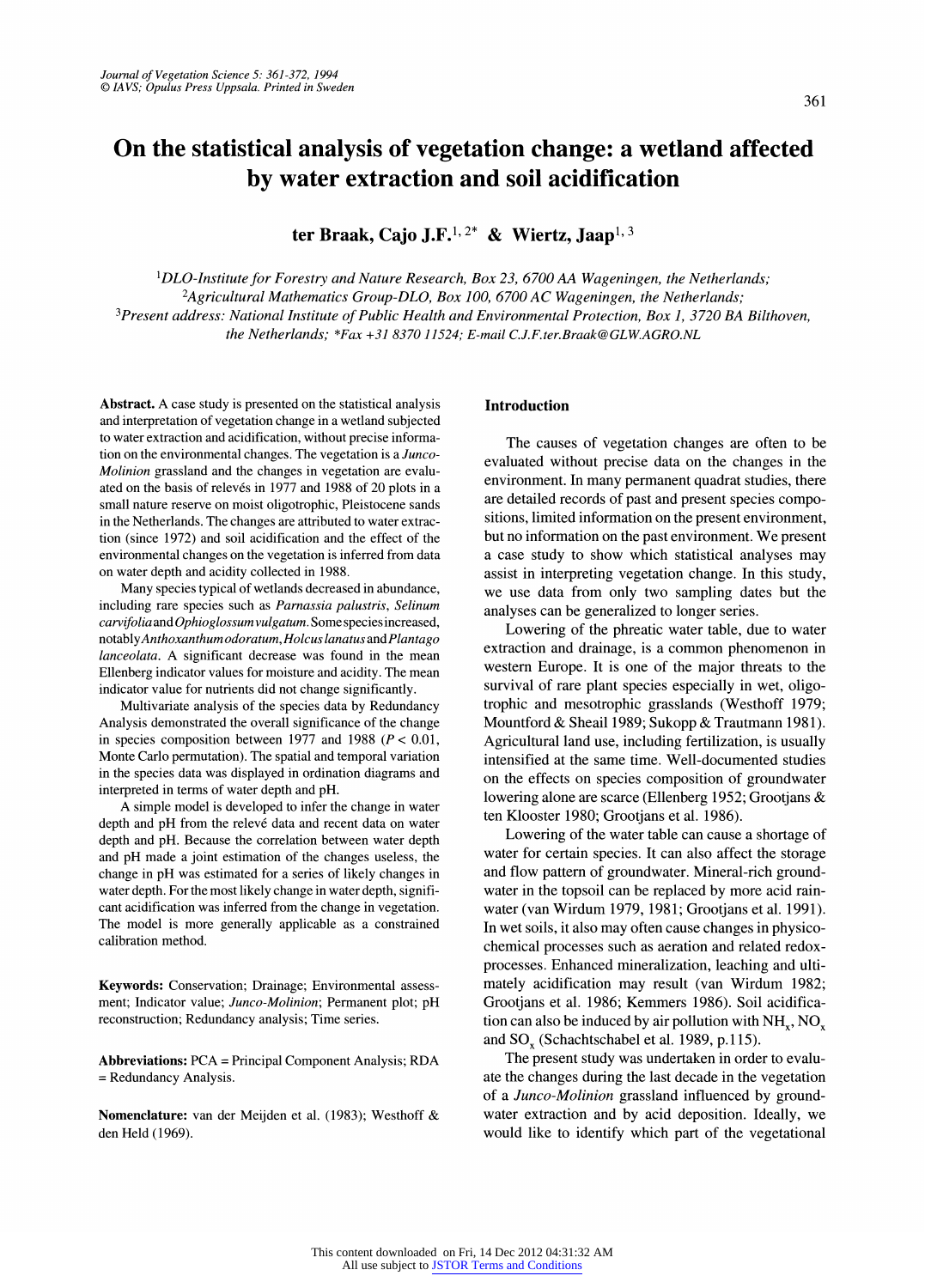**change is due to water extraction and which part to acidification. However, for an observational study in which the relevant variables are correlated, this objective cannot be reached. Therefore, we aim more modestly at assessing their joint effect on the vegetation by evaluating the changes in plant species composition on**  the basis of releves of 20 plots in both 1977 and 1988. **We attempt to interpret the changes in terms of changes in groundwater table and acidity by using Ellenberg's (1979) indicator values for the participating species and by exploiting data on the present (1988) spatial variation in water depth and acidity across the reserve. Univariate analyses of each species' abundance separately and of the mean Ellenberg indicator values are supplemented with multivariate analyses, which serve five purposes: (1) to yield a single, overall statistical test of the significance of change in species composition between 1977 and 1988; (2) to test whether the change was constant across the site against the alternative hypothesis that the change depends on water depth and to display this dependence if present; (3) to display jointly the spatial and temporal variation in the species data; (4) to interpret this variation in terms of changes in water depth and pH and (5) to decompose the total variation into components as in an analysis of variance (Borcard et al. 1992). We take the opportunity to explain carefully the multivariate approach and to compare it with the univariate one.** 

#### **Material and Methods**

#### **Study area**

**The study area is located on the Pleistocene cover**  sands in the eastern part of the Netherlands (52° 0' N, 6° **31' E). It is a moist oligotrophic grassland of 1 ha and it is part of a small nature reserve of 6 ha, surrounded by farmland. According to aerial photographs it has been hayfields at least since 1934. In 1964 it became a nature reserve and since then it has never been fertilized.** 

**Both & van Wirdum (1981) described the history of the area with emphasis on the hydrology and its effect on the vegetation since the end of the last century. In about 1870 the site of the reserve was in a transition zone between vast, extensively grazed heathlands and small meadows along brooklets. Between 1870 and 1930 the heathlands were reclaimed into meadows. Drainage and fertilizing in adjacent areas have intensified since then, with a peak between 1950-1975. Acid deposition has substantially increased during the last**  few decades especially by NH<sub>x</sub>-losses from excessive **manuring up to more than 5200 mol H+/ha/year (Buijsman et al. 1990).** 

**Pumping wells for drinking water supply are situated to the south-west of the area, in the first, sandy aquifer of ca. 40 m depth at an average distance of 450 m from our study area. Groundwater extraction started in 1965, and was extended to 1.5 106 m3/yr from 1972 onwards. As a result the water table dropped gradually until 1972 and more drastically during 1972.** 

**The lowering of the water table is calculated with simulation models (Anon. 1984; Pastoors 1985). For the mean lowest water table in summer, the reductions in level between 1950 and 1977 were ca. 0.45 and a further 0.27 m between 1977 and 1988. There is no evidence that the drop in level varied across the study area. In the northwest to southeast direction there is a difference of about 0.35 m due to topographical relief. For waterquality measurements see Farjon & Wiertz (1989).** 

**The soil is classified as 'beekaarde' (de Bakker & Schelling 1966). It is a non-podzolised sandy soil with**  an upper 20 cm of loamy sand. The pH-H<sub>2</sub>O in the **wettest part of the grassland is 5.7, loss-on-ignition is 9.9 %, and the C/N ratio is 10 (0 - 5 cm in 1977; for more details, see Bannink & Pape 1979).** 

**The vegetation in 1953 still had distinct features of a Cirsio-Molinietum community with some characteristics of a Calthion community. Parnassia palustris was**  quite abundant (M.F. Mörzer Bruyns unpubl.). Domi**nant species in 1988 were Agrostis spp., Anthoxanthum odoratum, Molinia caerulea and Plantago lanceolata. Frequent species in the drier part include Danthonia decumbens, Carex panicea and Salix repens. These species, together with Polygala vulgaris, Hypericum maculatum and Erica tetralix are indicative of the alliance Violion caninae. In the lower part Festuca rubra and Holcus lanatus are frequent and species more typical of an Arrhenatheretum occur, including Dactylis glomerata, Festuca pratensis, Ranunculus acris, Cynosurus cristatus and Phleum pratense. In 1988, species which are now rare in the Netherlands still occurred: Briza media, Cirsium dissectum, Dactylorhiza maculata, Gentiana pneumonanthe and Platanthera bifolia.** 

#### **Sampling of vegetation and soil**

In 1977, 20 plots of  $20 \text{ m} \times 20 \text{ m}$  were laid out in a regular  $4 \times 5$  grid (Fig. 1). The species composition of **the plots was described in June/July 1977 (Both & van Wirdum 1981) and 1988 (Farjon & Wiertz 1988) using a simplified Tansley abundance scale: 0 = absent, 1 = rare, 2 = occasional or frequent, 3 = abundant (Tansley & Chip 1926). For each plot, 16 subsamples of the topsoil (0- 15 cm) were taken and mixed on 28 July 1988. The pH-KCl was measured 16 h after shaking a mixed sample with 1 M KC1 (1:5).** 

**The water depth was derived from 10 piezometers**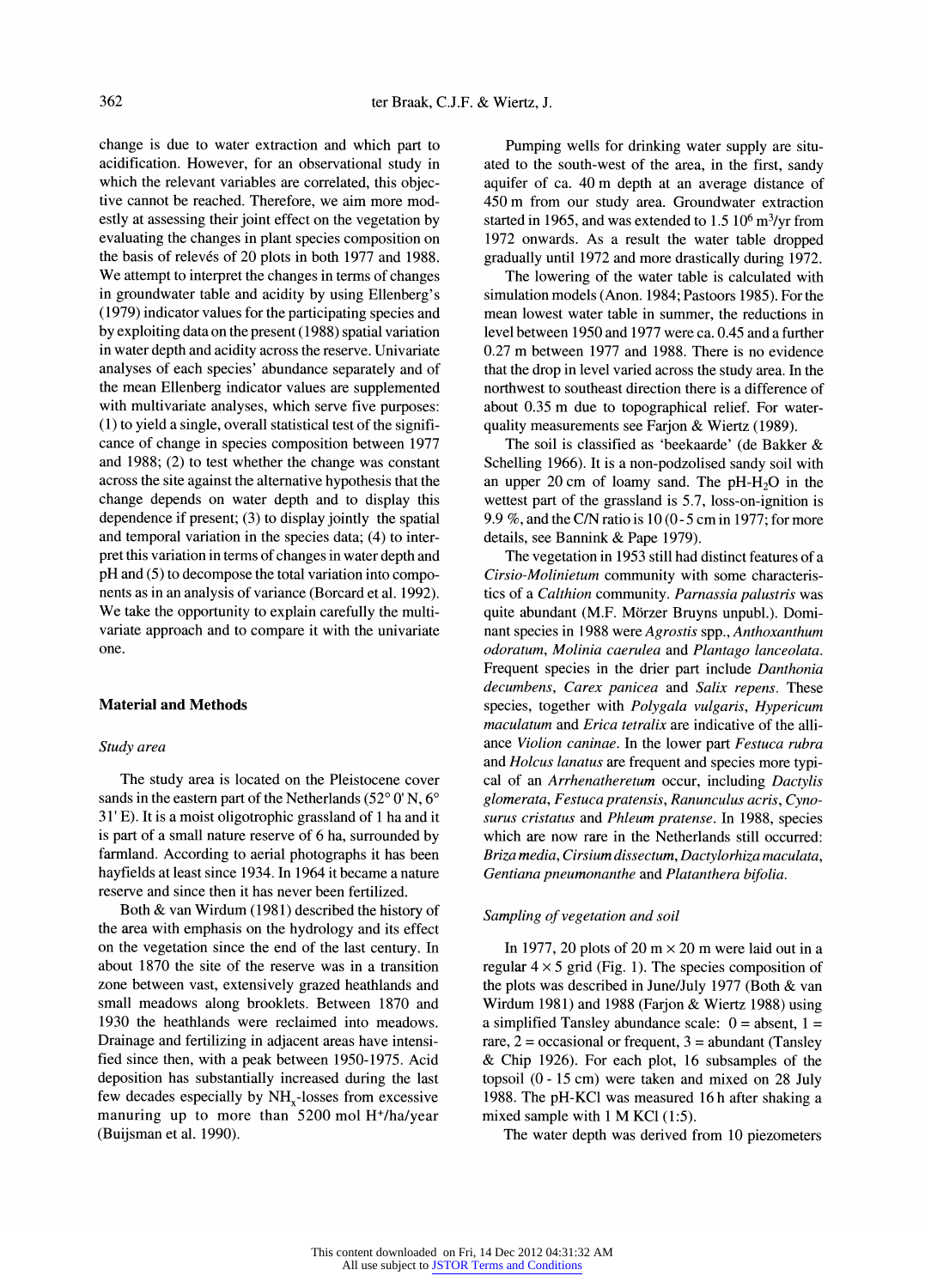

**Fig. 1. The layout of the plots in the study area. The inset shows the location of the study area in the Netherlands.** 

**measured every fortnight from 28 May 1988 - 12 May 1989 (Farjon & Wiertz 1989). The depth and filter length of the piezometers was 2.75 m and 1 m, respectively. In the statistical analyses, the mean summer water depth was used which was derived in three steps. First, the fortnightly observations, in the period 28 May - 28 September 1988, of a reference piezometer were averaged. Second, the spatial pattern of the water table was examined using all piezometers. The pattern largely consisted of an average fall in the water table of 0.12 m across the field in the direction of the pumping station. Third, the mean summer depth in 1988 (from now onwards called water depth in 1988) was calculated for each plot by adding to the value of the reference piezometer, the contributions (plus or minus) of the relief and the fall in the water table in the direction of the pumping station. Note that the spatial variation of the water depth counts in the statistical analysis; the reference value has no effect.** 

**The mean pH-KCl was 3.58 (range from 3.89 to 4.28), the mean water depth in 1988 was 1.30m (range from 1.12m to 1.55 m). pH and water depth were highly**  correlated  $(r = -0.86)$ .

#### **Data analysis**

**A simple univariate statistical approach is to analyze the data for each species separately. In our case, with two recordings for each plot, we assessed the statistical significance of an increase or decrease of each species' abundance by a Wilcoxon signed rank test (Sokal & Rohlf 1981) with deletion of the plots showing no change. This test is not influenced by spatial autocorrelation in the abundance - because it compares the values from 1988 and 1977 within plots - but it is influenced by spatial autocorrelation in the change. The large-scale component thereof will be analyzed later on by ordination. We used a comparison-wise significance level, to avoid loss of power, and thereby accepted that we are likely to mark too many species as showing a significant change.** 

**It may be difficult to interpret the changes on a species-by-species basis. It therefore makes sense to try to reduce the species data to a few variables that are informative on a priori grounds. We derived new variables by using Ellenberg's (1979) species indicator values (Bocker et al. 1983; Grootjans et al. 1991) for F (moisture), R (acidity) and N (nitrogen). We calculated the mean indicator values for F, R and N per plot on the basis of species presence/absence values. In cases where Ellenberg indicator values are missing, supplementary values from Wiertz (1992) were used. The changes in the mean indicator values were assessed by the Wilcoxon signed rank test, as was the change in species richness.** 

**As to multivariate analysis, we chose ordination rather than cluster analysis because the variation was expected to be continuous. After a preliminary De**trended Correspondence Analysis on all 40 relevés **yielded axes of short length (below 2 SD), we subsequently switched to linear ordination methods, Principal Components Analysis and its constrained form (partial) Redundancy Analysis (RDA, ter Braak & Prentice 1988) using the computer program CANOCO 3.1 (ter Braak 1990b). See further ter Braak (in press). We focus on the results of the redundancy analyses because these directly address the particular questions at hand and thus give more convincing answers than the corresponding indirect gradient analyses (Principal Components Analysis followed by an interpretation by regression analysis). We used the following nominal explanatory variables (with classes between brackets): year (1977, 1988), plot (1 - 20) and strip (A- E in Fig. 1 - roughly indicating increasing terrain height and hence water depth) and the cross-classification strip by year (A77, A88, ..., E88). These factors are coded as series of dummy variables (Jongman et al. 1987, pp. 58-59). These 37 dummy variables are not independent; they take 24 degrees of freedom. In addition, there are two quantitative variables,**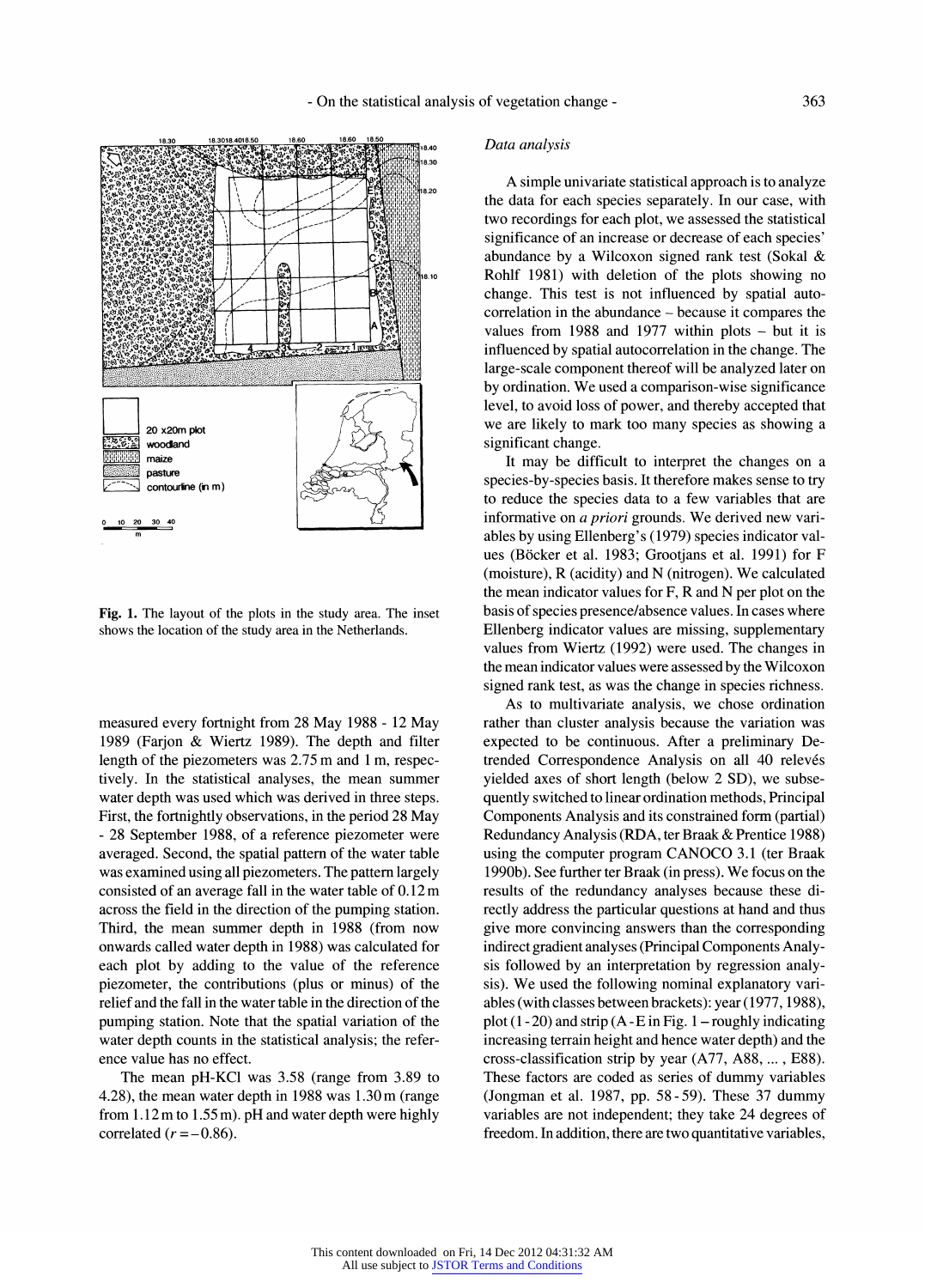**pH-KCl of the soil (pH for short) and water depth of the plot in 1988. There are no measurements of pH and water depth for individual plots in 1977. Therefore,**  relevés from 1977 received the 1988 value of pH and **water depth to enable their change to be modelled by the factor year as will be explained below. For each analysis we specify the model in terms of these variables. In CANOCO, explanatory variables can be made covariables so as to adjust for their effect on the species data (ter Braak & Prentice 1988). In the resulting partial ordinations, their effect is eliminated from the ordination. In the analyses that focus on the change with time, spatial differences are accounted for by specifying the plot dummy variables as covariables. Statistical tests of significance are carried out by Monte Carlo simulation (Manly 1990). Monte Carlo tests of significance are distribution-free; they do not require normality of the error distribution. However, they do require independence or exchange ability. In Monte Carlo tests, the permutations are therefore restricted to random inter**changes within each plot of the 1977 and 1988 relevés. In the test of interaction effects – strip year and water **depth-year - it is essential that the residuals under the alternative model are permuted rather than the raw species data (ter Braak 1992). The test statistic in CANOCO 3.1 is the usual partial F-statistic, with this difference that the regression and residual sums of squares used to calculate it, are totalled across species. (It could be called a stacked univariate F.) For each test, 999 permutations are used. To display effect sizes, ordination diagrams are in distance scaling (ter Braak 1990b; ter Braak in press). Species scores are adjusted for species variance; this standardization is performed after the RDA is carried out (scaling 1 in CANOCO 3.1). In the diagrams, classes of nominal explanatory variables are indicated by centroids (average scores of the samples belonging to that class).** 

**Extraction can be expected to change the vegetation of wet plots to that typical for drier plots, perhaps after some time-lag. This simple change model (without lag) can be written as:** 

$$
y_k = a_k + b_k (x - \Delta.t) + error
$$
 (1)

where  $y_k$  is the abundance of species  $k$  ( $k = 1, ..., m$ ), x **the measured water depth in 1988 and t a dummy**  variable indicating the relevés from 1977. The parameters of the model are the constant  $a_k$  and regression coefficient  $b_k$  for species k and  $\Delta$  the change in water **depth between 1977 and 1988. In App. 1 it is proved that the least-squares estimator of A is obtained from the first**  axis of a RDA with model  $t + x$ , by setting

$$
\Delta = -c_1/c_2 \tag{2}
$$

where  $c_1$  and  $c_2$  are the (unstandardized) canonical coefficients of t and x of the first axis, respectively, if  $c_2$  $\neq$  0. The estimate is unstable if the first axis is poorly **related to either x or year, or if the first eigenvalue is not well separated from the second. The results of App. 1 can also be used to underpin the former usage of (2) by ter Braak (1987) and Cramer & Hytteborn (1987) in the context of canonical correspondence analysis. App. 1 also gives the extension of (1) to ap-dimensional change model.** 

A confidence interval for  $\Delta$  was obtained by bootstrapping the residuals from (1) and estimating  $c_1$  and  $c_2$ , **and hence A, from each bootstrap data set in which each abundance value is the sum of its fitted values under**  model (1) and a bootstrapped residual. Let  $\Delta_1$  and  $\Delta_2$  be **the 5%- and 95%-percentile of the bootstrap distribution of A, then the standardbootstrap 90%-confidence interval**  (Hall 1988) is  $(2 \Delta - \Delta_2, 2 \Delta - \Delta_1)$ . The bootstrap proce**dure was programmed in GENSTAT 5 (Anon. 1987).** 

#### **Results**

#### **Floristic changes with time: univariate analysis**

**According to the Wilcoxon signed-ranktest, 27 species decreased and only five increased in abundance (Table 1). Among the increasing species are common species of extensively used mesotrophic hayfields (Plantago lanceolata, Anthoxanthum odoratum and Holcus lanatus). Woody species such as Alnus glutinosa, Frangula alnus, Rubus idaeus, Corylus avellana, Populus spp. appeared**  for the first time in small quantities in the 1988 relevés, **but only Betula spp. increased significantly. Decreasing species are mostly species from moist, mesotrophic and neutral hayfields which are not or only slightly manured,**  such as *Cardamine pratensis*, *Cirsium dissectum*, *Festu***ca rubra, Lotus uliginosus, Lychnisflos-cuculi, Prunella vulgaris, Salix repens, Taraxacum officinale and Trifolium pratense. Some species typical of more eutrophic grassland decreased: Cerastium fontanum, Cynosurus cristatus and Dactylis glomerata. Other species that decreased are more representative of drier, oligotrophic and neutral grasslands such as Achillea millefolium, A. ptarmica, Centaureajacea, Erica tetralix, Hypochaeris radicata, Leontodon autumnalis, L. saxatilis, Leucanthemum vulgare and Polygala vulgaris. Several species disappeared, including some rare taxa, such as Ophioglossum vulgatum, Parnassia palustris and Selinum carvifolia. One rare species showed an unexpected, opposite trend: Dactylorhiza maculata which increased.** 

**Concise maps of the abundance in 1977 and 1988 and its changes are given for each species by Farjon & Wiertz (1989).**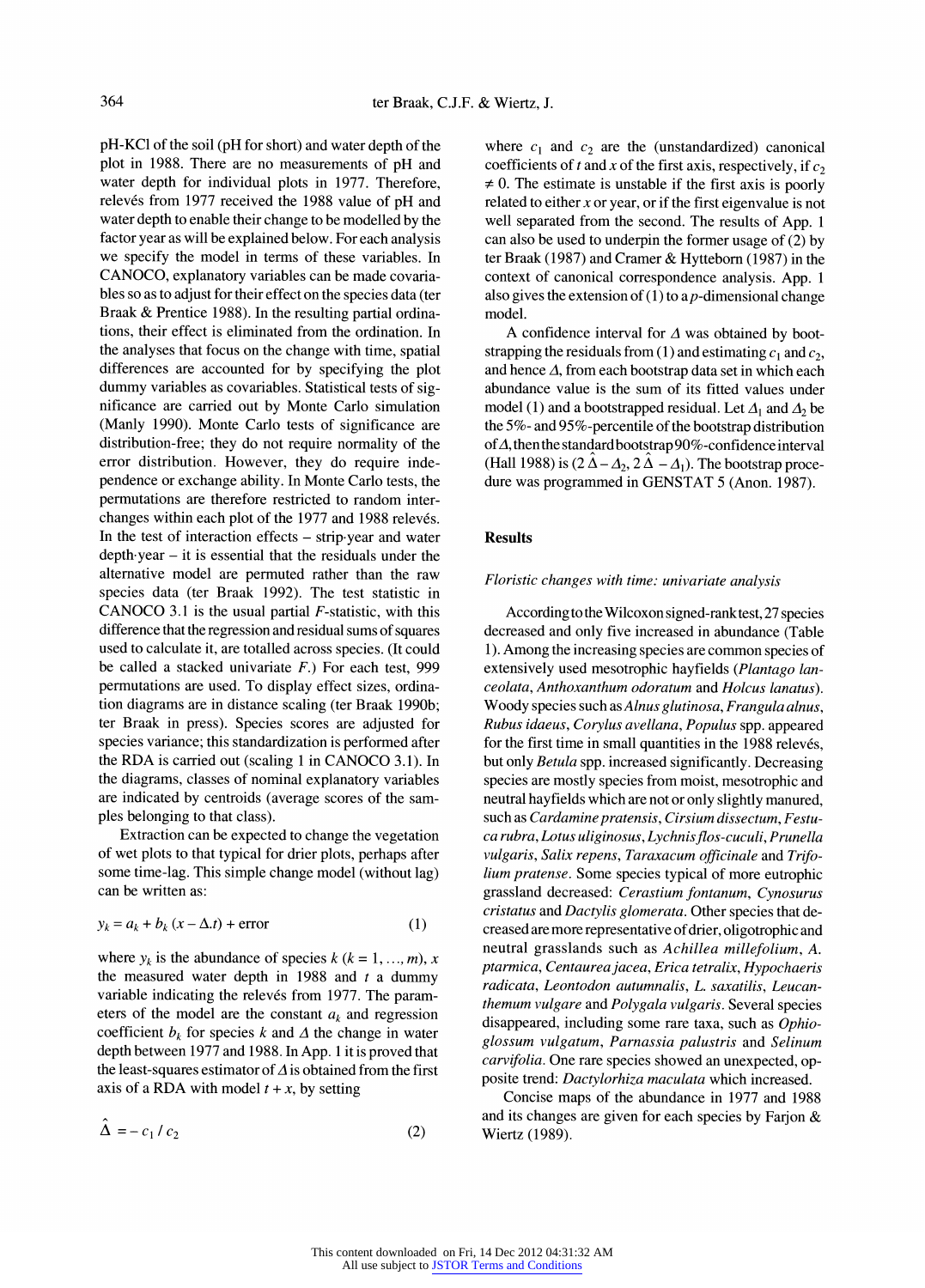| 2) | 3) |                           | $\mathbf{I}$ | 2) | 3) |                       | 1) | 2) | 3)   |                                 |
|----|----|---------------------------|--------------|----|----|-----------------------|----|----|------|---------------------------------|
|    |    | Achillea millefolium      |              |    |    | Filipendula ulmaria   |    |    |      | Poa pratensis                   |
|    |    | A. ptarmica               |              |    |    | Frangula alnus        |    |    |      | Polygonum amphibium             |
|    |    | Agrostis spec             |              |    |    | Galium palustre †     |    |    |      | Polygala vulgaris               |
|    |    | Alnus glutinosa           |              |    |    | G. uliginosum         |    |    |      | Populus spec.                   |
|    |    | Angelica sylvestris       |              |    |    | Genista anglica       |    |    |      | P. tremula                      |
|    |    | Anthoxanthum odoratum     |              |    |    | Gentiana pneumonanthe |    |    | **   | Potentilla erecta               |
|    |    | Betula spec.              |              |    |    | Hieracium spec.       |    |    | **   | Prunella vulgaris               |
|    |    | Briza media               |              |    | 米米 | H. laevigatum         |    |    |      | Ouercus robur                   |
|    |    | Calamagrostis canescens   |              |    |    | H. pilosella          |    |    | $**$ | Ranunculus acris                |
|    |    | Calluna vulgaris          | $\ddot{}$    |    | ** | Holcus lanatus        |    |    |      | R. flammula                     |
|    |    | Capsella bursa-pastoris † |              |    |    | Hydrocotyle vulgaris  |    |    |      | R. repens                       |
|    |    | Cardamine pratensis       |              |    |    | Hypericum maculatum   |    |    |      | Rubus fruticosus                |
|    |    | Carex nigra               |              |    |    | Hypochaeris radicata  |    |    |      | R. idaeus                       |
|    |    | C. panicea                |              |    |    | Iris pseudacorus      |    |    | **   | Rumex acetosa                   |
|    |    | C. pilulifera             |              |    |    | Juncus acutiflorus    |    |    |      | Sagina procumbens               |
|    |    | Centaurea jacea           |              |    |    | J. bulbosus           |    |    |      | Salix aurita                    |
|    |    | Cerastium fontanum        |              |    |    | J. conglomeratus      |    |    | 麻痺   | S. repens                       |
|    |    | Chamerion angustifolium   |              |    |    | Leontodon autumnalis  |    |    |      | Selinum carvifolia <sup>†</sup> |
|    |    | Cirsium arvense †         |              |    |    | L. saxatilis          |    |    |      | Stellaria graminea              |
|    |    | C. dissectum              |              |    |    | Leucanthemum vulgare  |    |    |      | S. media                        |
|    |    | C. palustre               |              |    |    | Lotus uliginosus      |    |    |      | S. uliginosa                    |
|    |    | Cladium mariscus          |              |    |    | Luzula campestris     |    |    |      | Succisa pratensis               |
|    |    | Corylus avellana          |              |    |    | L. multiflora         |    |    |      | Tanacetum vulgare               |

**Table 1. Increase and decrease of species abundance according to the Wilcoxon test and fit in the RDA-analyses of Figs. 2 and 3.** 

<sup>1)</sup> Decrease ( $\cdot$ ,  $\cdot$  with  $P < 0.05$  and  $P < 0.01$ , resp.) and increase ( $\cdot$ ,  $\cdot$ + with  $P < 0.05$  and  $P < 0.01$ , resp.) according to the Wilcoxon signed-ranks test; **2) Fit of species in Fig. 3 (RDA with model year + strip.year and plot covariable) (\*: fit > 20%, \*\*: fit > 40% in two dimensions); 3) Fit of species in**  Fig. 2 (RDA with model plot + year + strip.year) (\*: fit > 40%, \*\*: fit > 50% in two dimensions); <sup>†</sup> = disappeared in 1988.

**Lychnis flos-cuculi Lysimachia vulgaris Lythrum salicaria t Molinia caerulea Myrica gale Nardus stricta Ophioglossum vulgatum t**   $Parnassia$  palustris **Peucedanum palustre t Phleum pratense** <sup>†</sup> **++ \*\* \* Plantago lanceolata Platanthera bifolia** 

#### **Changes with time of mean indicator value: univariate analysis**

**1)** 2) 3)

 $\ddotsc$  $\ddot{\ast}$  $\ddot{\phantom{1}}$ 

**--** 

**--** 

**..** 

**Crataegus monogyna** 

Cynosurus cristatus <sup>†</sup>

**\*\* \*\* Festuca arundinacea** 

**F. ovina F. pratensis**   $F. rubra$ 

*Dactylis glomerata* **++ \* \*\* Dactylorhiza maculata \*\* Danthonia decumbens \* Equisetum arvense E. palustre \* Erica tetralix** 

**The differences between the mean indicator value (Table 2) are rather small in the case of F (moisture) and N (nutrients) but more substantial in the case of R (acidity). Of these, the decrease in N is not significant. The mean species richness per plot decreased considerably (P < 0.01). The mean indicator values of F, R, and N** show high correlations  $(r > 0.7)$  across the plots per **year, except for F in 1977, N in 1977 and 1988 (r = 0.5). The changes in F, R and N show low mutual correlation**   $(|r| < 0.3)$ .

#### Spatial and temporal variation in the floristic data: **multivariate analysis**

Fig. 2 displays the major variation in the 40 relevés **across space and time. Instead of displaying the indi**vidual relevés, the centroids of each strip-by-year com**bination are displayed with lines that connect corre-** **sponding strips in 1977 and 1988. This biplot, based on an RDA with model 'plot + year + strip.year', is hardly distinguishable from an unconstrained ordination by PCA and the first four eigenvalues of RDA and PCA are nearly equal (difference < 0.01). Notice that PCA in our case is equivalent to an RDA with model 'plot + year + plot-year'. This model has 15 degrees of freedom more than the RDA model of Fig. 2 (39 vs 24 degrees of freedom). The pattern in the PCA site ordination is well summarized by the reduced RDA model. Apparently, the spatial variation in the vegetation change is most prominent among strips. Fig. 2 shows a spatial trend from the lower part of the terrain (strip A) to the higher part (strip E). The trend is related to pH and water depth in 1988 as judged by their biplot arrows (which are**  added passively) and the high correlations (|r| >0.9) **between the 1988-scores on both axes and both pH and water depth. The temporal change is mainly in the direction 'south-west' to 'north-east' in Fig. 2. The amount of temporal change is largest in strip A and decreases when going to strip E, perhaps indicating a** 

**\*\* Taraxacum officinale Trifolium dubium t \*\* T. pratense Valeriana officinalis Vicia cracca t Viola canina V. palustris**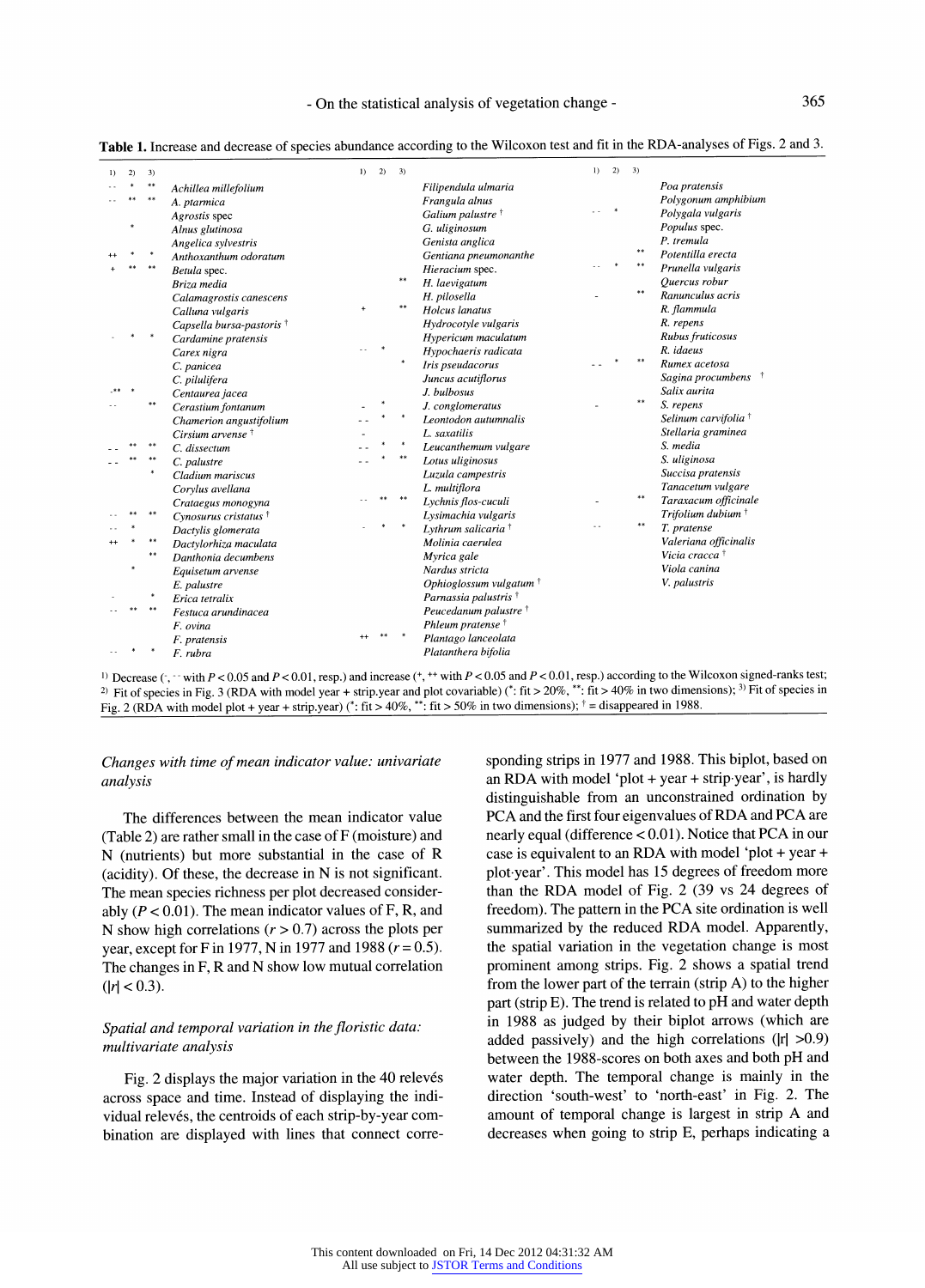**Table 2. Mean Ellenberg indicator value and species richness**  in 1977 and 1988 ( $n = 20$ ;  $* = 0.01 < P < 0.05$ ;  $** = P < 0.01$ **based on Wilcoxons signed-rank test; n.s. = not significant P > 0.05).** 

|                      | Mean indicator value |       |           |        |  |  |  |
|----------------------|----------------------|-------|-----------|--------|--|--|--|
|                      | 1977                 | 1988  | 1988-1977 |        |  |  |  |
| F (moisture)         | 6.46                 | 6.35  | $-0.11$   | $\ast$ |  |  |  |
| R(pH)                | 3.84                 | 3.57  | $-0.27$   | $**$   |  |  |  |
| N (nitrogen)         | 3.47                 | 3.39  | $-0.08$   | n.s.   |  |  |  |
| S (species richness) | 43.70                | 34.90 | $-8.8$    | $**$   |  |  |  |

**convergence in the development in the upper and driest strips to a vegetation of the Violion caninae type. If the**  individual relevés had been displayed in Fig. 2, an **additional spatial trend could have been discernible within strips, which is smaller than that between strips. By connecting the points within each strip (e.g. from Al to A4), we detected a trend that largely runs in the direction of the temporal change for each strip (except for strip D and E where the within-strip variation is smallest). This spatial trend might be attributed to the drop in the water table in the direction of the pumping station.** 

**Fig. 2 also shows a dashed arrow for water depth. This variable is derived from the depth in 1988 by taking into account the simulation-based drop in the water table since 1977 (0.27 m). This new variable has both a**  **spatial and a temporal component and is more strongly correlated to the first axis than water depth in 1988.** 

**Projection of the species points in Fig. 2 on the spatial gradient, say the arrow for water depth in 1988, shows which species are more abundant in the drier part of the terrain (strip E) and which are more abundant in the wetter part (strip A). A similar projection on the time direction shows that most species displayed in Fig. 2 decrease with time. This can be done for each strip separately. For example, projection of the species points and the origin onto the line A77 - A88, shows that all species (except 4) fall on the 1977-side of the projection point of the origin. In Fig. 2 only those species are displayed of which the first two RDA dimensions, i.e. the figure, explain at least 50 % of the variance of the species abundance (Table 1).** 

#### **Floristic changes with time: multivariate analysis**

**Fig. 2 displays only 51% of the variance in the fitted species abundance values in the model 'plot + year + strip-year' (given in CANOCO under the name of percentage variance of the species-environment relation). When looking in detail at the changes with time, it is therefore wise to focus the ordination on year by eliminating the trends in space (differences among plots). This also allows assessment of the statistical significance of the change with time.** 



**Fig. 2. Ordination diagram showing the spatial and temporal variation in the 40**  relevés based on an RDA with model 'plot **+ year + strip.year'. Shown are centroids of year (1977 and 1988) and strip.year combinations, and species which fit well (more than 50% explained variance). Passively added to the biplot are the arrows**   $\frac{688}{7}$   $\lambda$ 1=0.26 **for pH** and water depth in 1988 (pH88 and **WATER DEPTH 88) and water depth (derived from the depth in 1988 by taking into account the simulation-based drop of 0.27 m in the water table since 1977). The change with time is emphasized by connecting, for each strip, the centroid of 1977 with that of 1988. The diagram accounts for 42 % and 51% of the variance of the species data and fitted species data, respectively. The first four eigenvalues are 0.26, 0.16, 0.06 and 0.05. For full species names see Table 1.**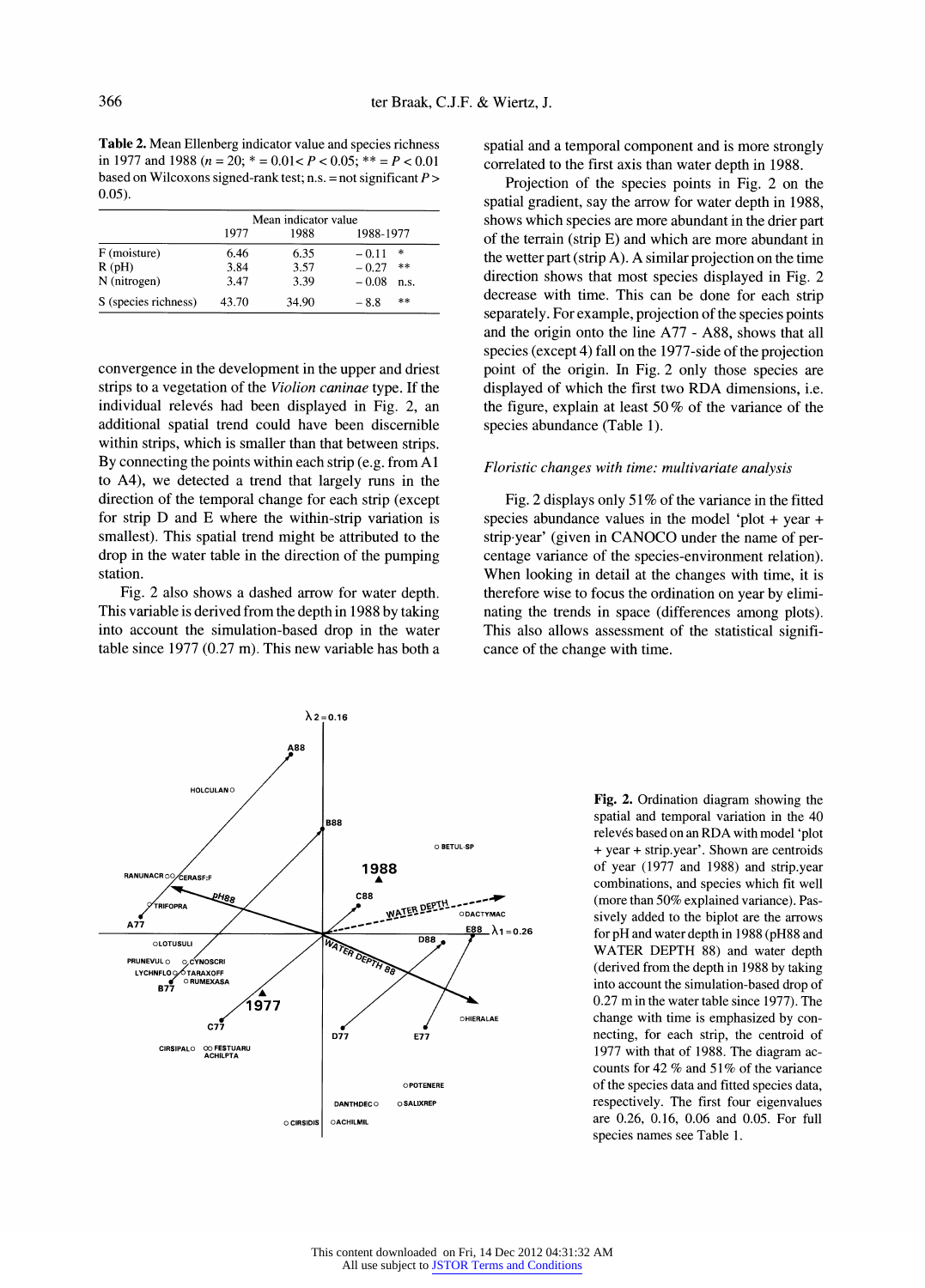**The overall statistical test on the change in species composition between 1977 and 1988 (RDA with model 'year' and covariable 'plot') indicated a significant**  change  $(P < 0.01)$ . To test whether the change was **constant against the alternative hypothesis that it depended on water depth, an RDA was carried out with model 'water depth year' and with 'plot' and 'year' as covariables. The Monte Carlo test indicated a signifi**cant dependence  $(P < 0.01)$ . The interaction effect of 'strip.year' was also significant ( $P \approx 0.01$ ; covariables **'plot' and 'year').** 

**The change with time and its dependence on strip (using 'strip' as proxy for water depth) is visualized in Fig. 3. The diagram (i.e. the first two axes) displays 85% of the variance accounted for by the model 'year + strip.year'. It is clear from the positions of the centroids for 1977 and 1988 in the diagram that the first axis mainly represents the change with time: many decreasing species on the left, only a few increasing species on the right. The centroids for strip-by-year combinations show a gradual dependence of the change on water depth as indicated by strip A-E. Species that decrease most in strip A are on the top-left side of the diagram, those that decrease most in strip E are on the bottom lefthand side. The formal interpretation of the figure is that a species' change in a strip, say E, can be inferred by projecting its point on the line connecting E77 with E88; on this line the point of no change is the origin. From this, the suggestion arises that species that decrease most in strip A, actually increase a little in strip E, but inspection of the raw data shows that this is not generally true (except for Centaurea jacea). The inference from the biplot that Betula spp. increased in strip A-C, but decreased in D-E is confirmed in the raw data.** 

#### **Decomposition of the total variance**

**On the basis of RDA with a series of models, it is possible to decompose the total sum of squares in the species data as in an analysis of a variance table (Borcard et al. 1992; 0kland & Eilertsen 1994). Space, time and theirinteraction account for 59,16 and 25 %, respectively (Table 3). About 40 % of the spatial variation can be accounted for by pH and water depth (we did not attempt to subdivide this fraction further because of the high correlation (- 0.86) between pH and water depth). The interaction strip-year takes 32 % of the full space-time interaction.** 

**Because sums of squares tend to increase with the associated number of degrees of freedom, the importance of a component is often better judged on the basis of its mean square. The mean squares in Table 3 stress the importance of pH and water depth in the spatial component even more. For judging the significance of the**  **various components, tabulated critical values for the Ftest are useless, because these are meant for univariate analysis. For multivariate analysis, the significance must be assessed by Monte Carlo permutation tests as reported in the previous section for the components time and strip-year.** 

**The component 'pH and water depth' cannot be tested on the basis of random interchanges of the 1977**  and 1988-relevés; the test statistic would be constant! **To test this component, the spatial and temporal structure of the data was taken into account: (1) to remove the**  effect of the dependence of the relevés with time on the test, the 1977- and 1988-relevés of a plot were inter**changed simultaneously with those of another plot, (2) to remove the effect of spatial dependence of plots, plots were not permuted randomly, but were shifted randomly by wrapping their rectangular spatial layout (Fig. 1) on a torus (Besag & Clifford 1989). This yields 20 different 'permutations', hence, 20 values of the test statistic, of which the observed value is the largest (i.e. P = 0.05). Because also the mirror images of the layout can be shifted, as explained more fully in the Update Notes of CANOCO 3.1 (ter Braak 1990b), there are in total 80 valid permutations, hence, 80 values of the test statistic of which the observed one is still the largest,**  whence  $P = 0.012$ . In conclusion, there is a statistically **significant relation of the vegetation with pH and water depth across the field.** 

#### **Change in pH and water depth as inferred from the ordination**

**One would expect extraction to cause the vegetation of wet plots to change to a vegetation that is typical for drier plots, perhaps after some time-lag. A similar simple model for acidification is that it causes plots to change to a vegetation that is typical for the more acid plots. Something of this sort is visible along the first axis in Fig. 2: compared to their position in 1977, the centroids of the strips in 1988 have moved towards the centroid of the drier and more acid strip E in 1977, i.e. in the direction of greater water depth and lower pH. As noted above, the variation within strips also showed a watertable-related trend which largely corresponded to the temporal change. Application of the simple change model (1) resulted in reasonable estimates of change in water depth and pH separately. These are as follows: If pH is assumed constant**  $(A_{pH} = 0)$ , the likely change in water **depth between 1977 and 1988 is obtained from an RDA with model year+water depth (eigenvalues of the two constrained and first two unconstrained axes: 0.24,0.12, 0.09, 0.06). The estimated change is 0.19 m, which is to be compared with the value of 0.27 m obtained from the simulation model. The change parameter explained 28%**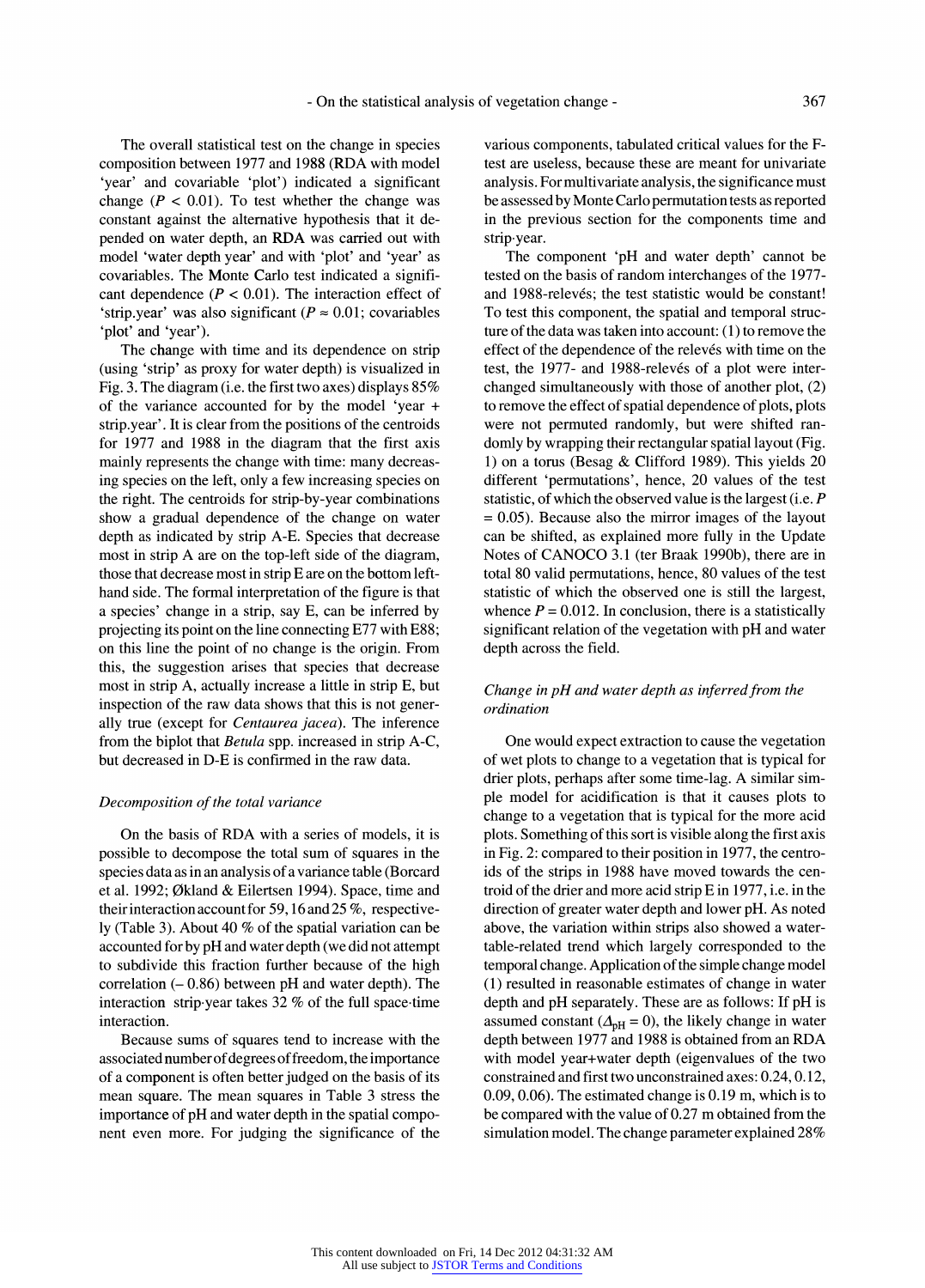

**of the sum of squares associated with time given in**  Table 3. With  $\Delta_{\text{water depth}} = 0$ , the inferred pH change is – **0.30 unit (with fit and eigenvalues close to those of the analysis with water depth). Joint estimation of the change based on an RDA with model year + pH + water depth (Table 4) resulted, however, in unrealistic estimates: -0.56 m for water depth whereas a positive value is expected and an acidification of 1.3 unit, presumably because of the high correlation between pH and water depth. Further joint analysis was therefore restricted to the first axis of this analysis (which closely resembles the first axis of Fig. 2). For a given change in water depth, the change in pH is estimated by the formula (see App. 1):** 

**Table 3. Decomposition of the variance in the species data obtained by RDA. Each sum of squares (ss) is the sum of the corresponding entry in the analysis of variance tables of the 100 individual species and is expressed as a fraction of the total variance in the species data. (df = degrees of freedom, ms = mean square, \*: 0.01 < P < 0.05, \*\*: P < 0.01 by Monte Carlo permutation).** 

| Source                                         | df            | SS                   | ms                         |
|------------------------------------------------|---------------|----------------------|----------------------------|
| Space (plot)<br>pH and water depth<br>residual | 19<br>2<br>17 | 0.59<br>0.23<br>0.36 | 0.04<br>0.11<br>*<br>0.02  |
| Time (year)                                    |               | 0.16                 | $***$<br>0.16              |
| Space.Time<br>strip.year<br>residual           | 19<br>4<br>15 | 0.25<br>0.08<br>0.17 | 0.01<br>**<br>0.02<br>0.01 |
| Total                                          | 39            | 1.00                 |                            |

**Fig. 3. Ordination diagram showing the change with time and its dependence on strip in more detail than Fig. 2 (RDA-model 'year + strip.year' with covariable 'plot'). Shown are centroids of the strip.year combinations and species which changed significantly in the Wilcoxon signed rank test (Table 1). For visual clarity, only the year-scores for strip A and strip E are connected. The diagram accounts for 50% and 85% of the residual variance (i.e. after fitting 'plot') of the species data and fitted species data, respectively. The first four eigenvalues are 0.167, 0.036,0.015 and 0.013. For full species names see Table 1.** 

$$
\hat{\Delta}_{\text{pH}} = -\left(c_1 + c_3 \Delta_{\text{water}}\right) / c_2. \tag{3}
$$

**Table 5 shows the estimates, with bootstrap 90 %-confidence intervals, for a series of likely changes in water depth. For water depth changes less than ca 0.25 m, the decrease in pH as inferred from the vegetation is significant (P < 0.05, one-sided test). At the change in water depth of 0.27 m, the inferred decrease in pH is on average - 0.11 unit and just significant. These estimates of change explain 54 % of the sum of squares associated with time.** 

#### **Discussion**

**Several authors have studied the effect of lowering of the water table on nutrient-poor, wet grasslands. In a situation with a sudden and large drop in level of more than one metre, the vegetation dies off and is partly replaced by weed species (Walther 1950; Ellenberg 1952). With less of a drop in level, some grass species typical of the Violion caninae become dominant. De Vries (1929) mentioned comparable trends in Junco-Molinion grasslands with an increase of Agrostis canina and Plantago lanceolata. Grootjans et al. (1986) found that the most faithful species in a Junco-Molinion stand decreased or disappeared, e.g. Carex hostiana, C. pulicaris and C. panicea, whereas Festuca ovina, Molinia caerulea and, locally, Holcus lanatus, Agrostis canina, Succisa pratensis and Mentha arvensis increased. Our study area was already affected by water table lowering at the time of the observations in 1977. The type of**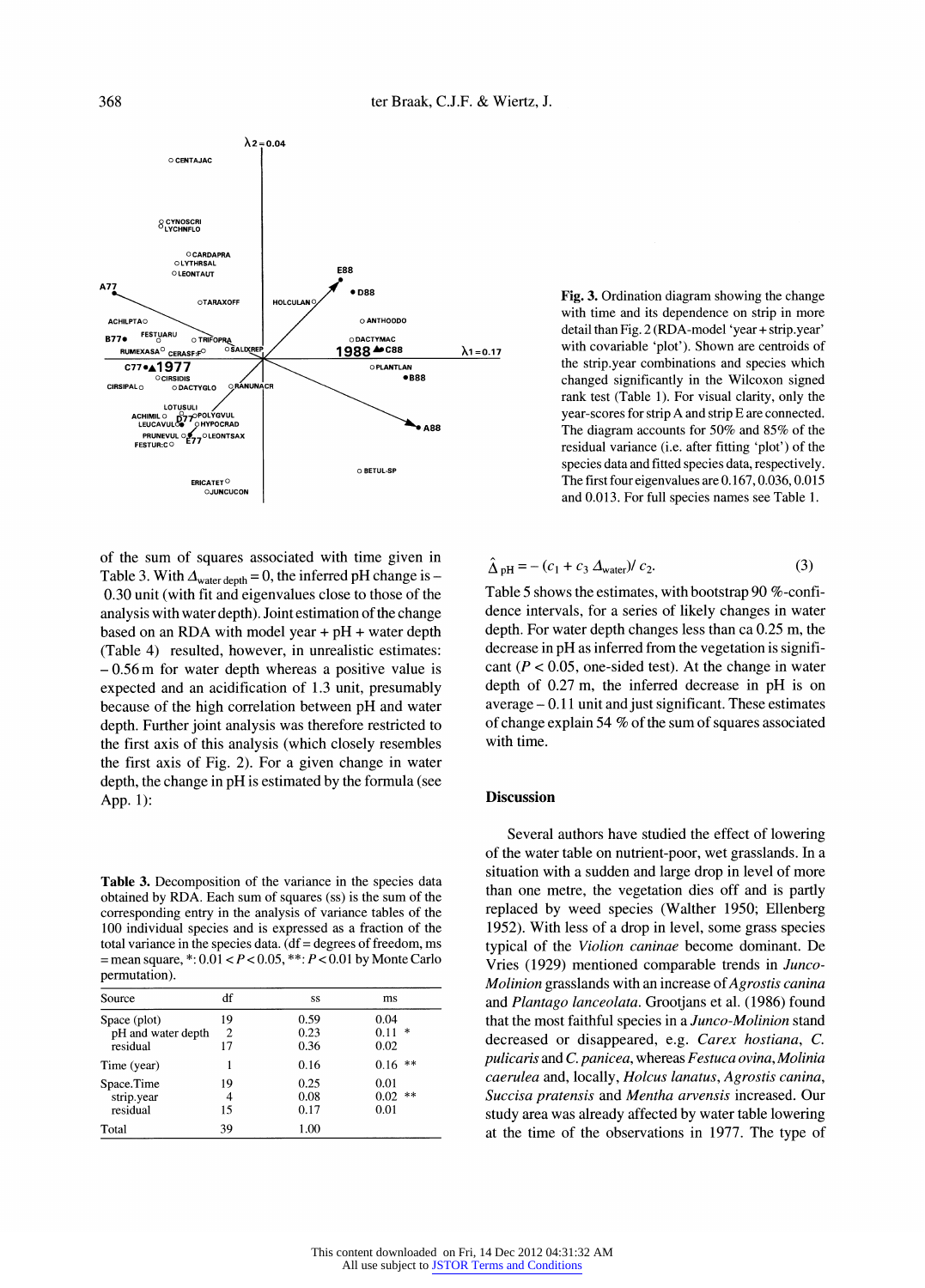|             |                   |          |        |          | Canonical<br>coefficients |          |       |         | Inter set<br>correlations |         |
|-------------|-------------------|----------|--------|----------|---------------------------|----------|-------|---------|---------------------------|---------|
| Axis        |                   |          |        |          |                           |          |       |         |                           |         |
| Year 1977   | $(c_1)$           | $-0.580$ | (13.1) | $-0.548$ | (9.1)                     | $-0.028$ | (0.8) | 0.56    | 0.71                      | 0.07    |
| pH          | (c <sub>2</sub> ) | 1.126    | (4.8)  | $-0.164$ | (0.5)                     | $-1.599$ | (8.2) | 0.76    | $-0.47$                   | $-0.27$ |
| Water depth | $(c_3)$           | $-1.665$ | (4.9)  | 1.365    | (3.0)                     | $-2.250$ | (7.9) | $-0.76$ | 0.52                      | $-0.16$ |

**Table 4. Canonical coefficients (between brackets approximate t-ratio's in absolute value) and inter-set correlations of the RDA of the species data with model year + pH + water depth (eigenvalues: 0.25, 0.11, 0.02; first unconstrained eigenvalue: 0.09).** 

**changes we observed show, however, some similarity: increase of only a few species such as Plantago lanceolata, Anthoxanthum odoratum and Holcus lanatus and of some woody species; a decrease or even disappearance of many species typical of moist oligotrophic or mesotrophic and neutral hayfields and of several rare species such as Parnassia palustris, Selinum carvifolia and Ophioglossum vulgare. One rare species, Dactylorhiza maculata, increased, however. This may be in accordance with the general trend towards the Violion caninae or may be due to the often large and unpredictable fluctuations in the population size of orchids (Wells & Willems 1991).** 

**The changes in mean Ellenberg indicator values come close to an interpretation of vegetation change in terms of water level, acidity and nutrients, respectively. However, it cannot be excluded that the large change in the mean indicator value for acidity is caused indirectly by water extraction. There was no increase in nutrient values as indicated by Ellenberg. Enhanced mineralization may have occurred before 1977 and is therefore not detectable any more. A drop in species richness was also found by Grootjans et al. (1986).** 

**The simple change model (1) forces a particular interpretation on the vegetation change with time, namely that the change is caused by an overall change in pH and water depth. Due to the correlation (perhaps causal) between pH and water depth, the model cannot distinguish between 'drying' and acidification and no realistic** 

**Table 5.** Change of pH between 1977 and 1988 ( $\tilde{\Delta}_{\text{pH}}$ ) as **inferred from the first RDA-axis of Table 4 (with 90% confidence interval) for a range of changes in water depth (m). According to a hydrological model, the change in water depth was 0.27 m.** 

| $\Delta_{\text{water depth}}$ | $\varDelta_{\textrm{pH}}$ |                    |
|-------------------------------|---------------------------|--------------------|
| $\Omega$                      | $-0.52$                   | $(-0.66, -0.20)$   |
| 0.10                          | $-0.37$                   | $(-0.46, -0.20)$   |
| 0.20                          | $-0.22$                   | $(-0.32, -0.13)$   |
| 0.25                          | $-0.14$                   | $(-0.30, -0.05)$   |
| 0.27                          | $-0.11$                   | $(-0.29, -0.01)$   |
| 0.30                          | $-0.07$                   | $(-0.29,$<br>0.06) |
| 0.35                          | 0.00                      | $(-0.29, 0.16)$    |

**joint estimate of the change in water depth and pH could be obtained. Nevertheless, after fixing the change in water depth at the value of 0.27 m from the simulation model (Pastoors 1985), the observed vegetation change points to statistically significant acidification (on average 0.1 pH unit). This estimate is not unreasonable when compared with the few actual measurements of pH change that are available. At three spots near the grid intersections B2, C3 and F3 (Fig. 1) the measured changes**  are  $-0.6, -0.5$  and  $+0.2$  pH units, respectively  $(A<sub>pH-KCI</sub>)$ **in a mixed sample of 40 subsamples of 0-5 cm topsoil on 50m2). The measured pH changes suggest a dependence on water depth. In principle, this dependence can be included in the change model, but the present data set seems too small to warrant extension of the model. Finally, note that the change model will underestimate the environmental change if the vegetation lags behind.** 

**Our study area is one of the areas in the Netherlands whose hydrology is studied most intensively. Nevertheless, this case study is presented as one in which precise data on the changes in the environment are lacking. A first reason for this paradox is that, as in many other affected nature reserves, nearby piezometers were only installed after drainage or pumping started. Therefore hydrological models were utilized to determine the extent of the drop. A second reason is that we believe that this vegetation does not react to instantaneous fluctuations in the water table, but only to its long-term pattern, in particular, as far as the pattern reflects moisture deficit. The third and fourth reasons are the variability that is inherent in hydrological measurements and the lack of spatial resolution which together preclude more detailed data on the change. For these reasons we used mean summer water depth and a simple extrapolation thereof across the field. This approach appeared to be successful.** 

**We analysed the floristic changes by both univariate and multivariate methods. The multivariate method is attractive in that it provides an overall significance test of vegetation change. The multivariate approach thus avoids the problem of multiple testing in the univariate analyses. (The problem of multiple testing entails that, if none of the species changed in expected abundance, the observed change of approximately 5% of the species**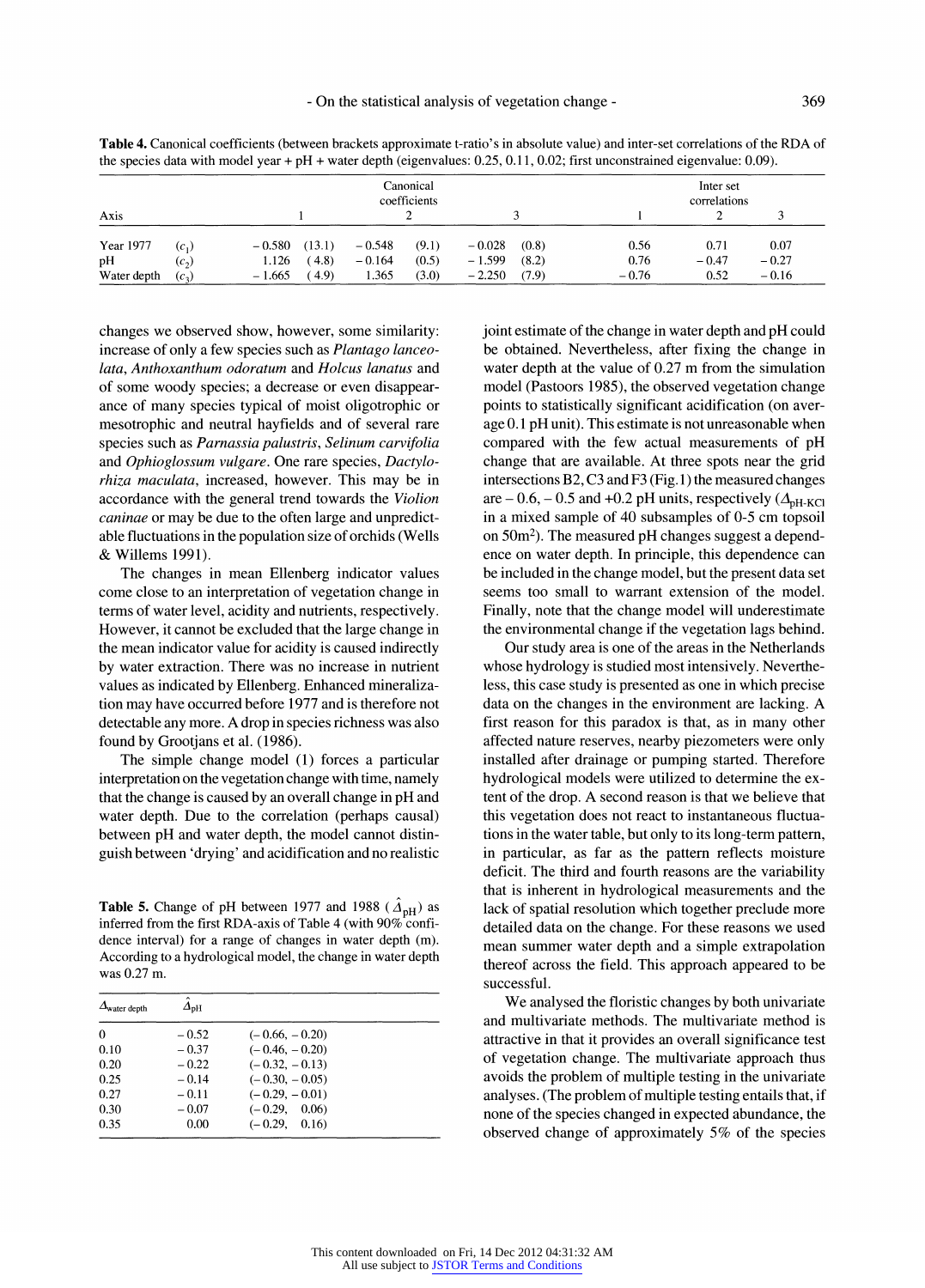**will nevertheless erroneously be judged significant.) Once the overall change is demonstrated to be significant, the detailed non-parametric tests per species in the univariate approach help to single out which species changed. The univariate statistics available with RDA are less attractive: percentage fit per species (standard output in CANOCO 3.1) and the approximate t-tests through the t-value biplot (ter Braak 1990a). The percentage fit is an easy criterion for deciding which species will be displayed in the ordination diagram. In Table 1 we compare the fit per species in the ordinations with the results of the Wilcoxon test. There is a good resemblance between the Wilcoxon test results and the fit in the ordination that focuses on change with time (Fig. 3). Because the Wilcoxon tests are more decisive for change with time, we used a species' significance as a criterion for its inclusion in Fig. 3. This explains why Cerastium fontanum and Trifolium pratense are displayed in Fig. 3. Fig. 2 includes three species that are not present in Fig. 3; Danthonia decumbens, Hieracium laevigatum and Potentilla erecta all show a marked spatial trend but did not change systematically with time (Table 1).** 

**The number of permutations to be carried out in a Monte Carlo test deserves attention. If at least 19 permutations are carried out for a test at the 5% significance level, the test is exact in the sense that when applied to different data sets, the null hypothesis, when true, is rejected falsely in precisely 5% of the cases. This concept of significance extends the conventional one in which the significance level applies to each particular data set. If closeness to the conventional significance level is important, at least 999 permutations are needed (see Manly 1990). But why not accept the broader concept of significance? Even for very low P, it is not sure whether the null hypothesis is true or false for any particular data set anyway! If the concept of a Monte Carlo significance level is accepted, the incentive for carrying out more permutations is then to increase the power of the test. This increase comes at the cost of computer time. One might argue that this time is insignificant compared to the time involved with field work, data checking and report writing. However, for large data sets it may become prohibitive to do 999 permutations. Also the law of diminishing returns applies. Besag & Diggle (1977) suggested that 99 permutations would**  be a good compromise. Jöckel (1986) derived a gener**ally applicable formula for the power of the Monte**  Carlo test on which Jöckel (1991) based the following **rule of thumb: at least 199 permutations should be carried out to obtain at least 85% of the power of the test that uses infinitely many permutations. With the relatively small data set we analyzed in this paper, CANOCO could carry out 999 permutations on a 486-machine within a few minutes. Following Jockel (1991), we**  **suggest that for larger data sets a reasonable default number is 199.** 

**The validity of the Monte Carlo tests depends critically upon the way the permutations are carried out. Data that are statistically dependent should not be permuted. This principle led in our application to ways of permuting that differed among tests: random interchanges within plots for tests that involved time and a specialized (constrained) type of permutation for the test that involved space. The latter test can also serve as a test of spatial trend that takes account of autocorrelation of residuals. If trend is not of interest but the pure environmental effect is, the geographical coordinates can be used as covariables in the test of the environmental effect (Borcard et al. 1992).** 

**The multivariate approach stimulated us to look at the spatial variation in the change, hence the test on the strip.year interaction and ordination diagrams showing this variation. It seems impractical to do this for each species or to calculate for each species an analysis of variance or analysis of deviance (Anon. 1987) analogous to Table 3. But, separate detailed analyses for the most interesting species may be worthwhile and go beyond simple linear models (Yee & Mitchell 1991). In ordination diagrams the similarity in response among species stands out. In the univariate analysis such similarity must be searched for in the numeric output per species. On the other hand, ordination diagrams often present only a part of the full information, are easily overcrowded and require skill for their correct interpretation. These limitations can be alleviated by presenting partial ordinations that focus on particular aspects (Fig. 3), by careful selection of the species for display and by training, respectively. Yet, at several points in the analysis we checked conclusions derived from the ordination diagrams against the mapped data per species.** 

**It may be useful to perform multivariate methods directly on the output of the univariate analyses for a series of species rather than on the raw data. This is actually what Redundancy Analysis does: it is a Principal Components Analysis of the table of fitted values obtained by multiple regressions. Simultaneously, Redundancy Analysis achieves a dimensional reduction of the table of multiple regression coefficients (ter Braak 1990a; ter Braak & Looman 1994). Multivariate analysis complements rather than replaces univariate analysis.** 

**Acknowledgements. We thank G. van Wirdum, H.J.B. Birks, A.P. Grootjans, R.E. Fumas, J. Oude Voshaar, H. van der Voet and three reviewers, especially M.W. Palmer, for comments on the manuscript.**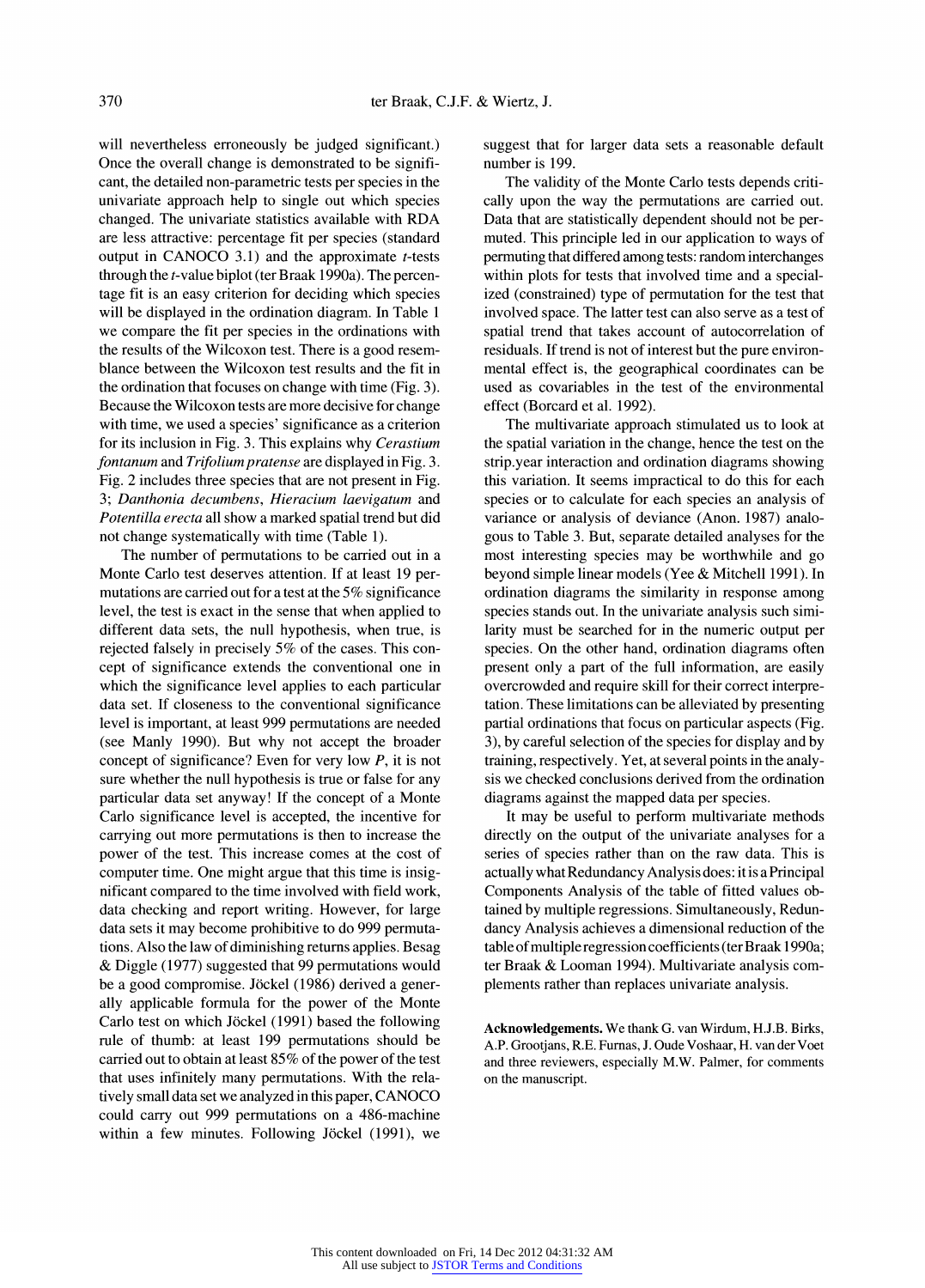#### **References**

- **Anon. 1984. Natuurreservaat Koolmansdijk. Invloed van een verminderde waterwinning op de vegetatie. Report Landinrichtingsdienst, Arnhem.**
- **Anon. 1987. GENSTAT 5: A general statistical program. Clarendon Press, Oxford.**
- **Bannink, J.F. & Pape, J.C. 1979. Enige gegevens betreffende de bodemgesteldheid van de natuurterreinen Empese en Tondense Heide, Koolmansdijk en Nijkamps Heide. Report nr. 1456. STIBOKA, Wageningen.**
- **→ Besag, J. & Clifford, P. 1989. Generalized Monte Carlo significance tests. Biometrika 76: 633-642.**
- **→ Besag, J. & Diggle, P.J. 1977. Simple Monte Carlo tests for spatial patterns. Appl. Stat. 26: 327-333.** 
	- **Bocker, R., Kowalik, I. & Bornkamm, R. 1983. Untersuchungen zur Anwendung der Zeigerwerte nach Ellenberg. Verh. Ges. Okol. 11: 35-56.**
	- **Borcard, D., Legendre, P. & Drapeau, P. 1992. Partialling out the spatial component of ecological variation. Ecology 73: 1045-1055.**
	- **Both, J.C. & van Wirdum, G. 1981. Waterhuishouding, bodem en vegetatie van enkele Gelderse natuurgebieden. RINreport nr. 81/18 Rijksinstituut voor Natuurbeheer, Leersum.**
	- **Buijsman, E., Blom, W.F. & Onderdelinden, D. 1990. Luchtkwaliteit. Jaarverslag 1989. RIVM-report nr. 222101006. Rijksinstituut voor Volksgezondheid en Milieuhygiene, Bilthoven.**
	- **Cramer, W. & Hyttebom, H. 1987. The separation of fluctuation and long-term change in vegetation dynamics of a rising seashore. Vegetatio 69: 157-167.**
- → Davies, P.T. & Tso, M.K.-S. 1982. Procedures for reduced**rank regression. Appl. Statist. 31: 244-255.** 
	- **de Bakker, H. & Schelling, J. 1966. Systeem van bodemclassificatie voor Nederland. De hogere niveaus (with English summary). Pudoc, Wageningen.**
	- **de Vries, D.M. 1929. Het plantendek van de Krimpenerwaard III. Ned. Kruidk. Arch. 39: 245-403.**
	- **Ellenberg, H. 1952. Auswirkungen des Grundwassersenkung auf die Wiesengesellschaften am Seitenkanal westlich Braunschweig. Angew. Pflanzensoziol. 6: 1-47.**
	- **Ellenberg, H. 1979. Zeigerwerte der Gefaszpflanzen Mitteleuropas. 2. Aufl. Scripta Geobot. 9: 1-122.**
	- **Farjon, A. & Wiertz, J. 1989. Milieu- en vegetatieveranderingen in het schraalland Koolmansdijk (Lichtenvoorde) 1952- 1988. RIN-report nr. 89/18. Rijksinstituut voor Natuurbeheer, Leersum.**
	- **Grootjans, A.P. & ten Klooster, W. P. 1980. Changes of groundwater regime in wet meadows. Acta Bot. Neerl. 29: 541-554.**
- **Grootjans, A.P., Hartog, P.S., Fresco, L.F.M. & Esselink, H. 1991. Succession and fluctuation in a wet dune slack in relation to hydrological changes. J. Veg. Sci. 2: 545-554.** 
	- **Grootjans, A.P., Schipper P.C. & van der Windt, H.J. 1986. Influence of drainage on N-mineralisation and vegetation response in wet meadows. II. Cirsio-Molinietum stands. Oecol. Plant. 7: 3-14.**
- $\rightarrow$  Hall, P. 1988. Theoretical comparison of bootstrap confidence **intervals (with discussion). Ann. Stat. 16: 927-981.**
- **Jockel, K.-H. 1986. Finite sample properties and asymptotic efficiency of Monte Carlo tests. Ann. Stat. 14: 336-347.** 
	- **Jockel, K.-H. 1991. Monte Carlo techniques and hypothesis testing. In: Nelson, P.R., Dudewicz, E.J., Oztiirk, A. & van der Meulen, E.C. (eds.) The frontiers of statistical computation, simulation & modelling, pp. 21-42. American Sciences Press, New York, NY.**
	- **Jongman, R.H.G., ter Braak, C.J.F. & van Tongeren, O.F.R. 1987. Data analysis in community and landscape ecology. Pudoc, Wageningen.**
	- **Kemmers, R.H. 1986. Perspectives in modelling of processes in the root zone of spontaneous vegetation at wet and damp sites in relation to regional water management. Comm. Hydrol. Res. TNO Proc. Inf. 34: 91-116.**
	- **Manly, B.F.J. 1990. Randomization and Monte Carlo methods in biology. Chapman and Hall, London.**
	- **Mountford, J.O. & Sheail, J.E. 1989. The effects of agricultural land use change on the flora of three grazing marsh areas. Focus on nature conservation No. 20. Nature Conservancy Council, Peterborough.**
	- **0kland, R.H. & Eilertsen, 0. 1994. Canonical correspondence analysis with variation partitioning: some comments and an application. J. Veg. Sci. 5: 117-126.**
	- **Pastoors, M.J.H. 1985. Nota inzake berekening van de grondwaterstandsverlagingen ten gevolge van de winning te Lichtenvoorde en de compensatie voor diepinfiltratie in een natuurgebied. Report. Rijksinstituut voor Volksgezondheid en Milieuhygiene, Bilthoven.**
	- **Schachtschabel, P., Blume, H.-P., Hartge, K.-H. & Schwert**mann, U. 1989. Lehrbuch der Bodenkunde. Enke, Stuttgart.
	- **Sokal, R.R. & Rohlf, F.J. 1981. Biometry. Freeman, San Francisco, CA.**
	- **Sukopp, H. & Trautmann, W. 1981. Causes of the decline of threatened plants in the Federal Republic of Germany. In: Synge, H. (ed.) The biological aspects of rare plant conservation, pp. 113-116. Wiley, London.**
	- **Tansley, A.G. & Chip, T.F. (eds.) 1926. Aims and methods in the study of vegetation. British Empire Vegetation Committee. Whitefriars Press, London.**
	- **ter Braak, C.J.F. 1987. The analysis of vegetation-environment relationships by canonical correspondence analysis. Vegetatio 69: 69-77.**
	- **ter Braak, C.J.F. 1990a. Interpreting canonical correlation analysis through biplots of structural correlations and weights. Psychometrika 55: 519-531.**
	- ter Braak, C.J.F. 1990b. CANOCO a FORTRAN program for **CANOnical Community Ordination by [partial] [detrended] [canonical] correspondence analysis, principal components analysis and redundancy analysis, version 3.10. Microcomputer Power, Ithaca, NY.**
	- **ter Braak, C.J.F. 1992. Permutation versus bootstrap significance tests in multiple regression and ANOVA. In: Jockel, K.-H., Rothe, G. & Sendler, W. (eds.) Bootstrapping and related techniques, pp. 79-85. Springer Verlag, Berlin.**
	- **ter Braak, C.J.F. In press. Canonical community ordination.**  Part I: Basic theory and linear methods. *Ecoscience* 1.
	- **ter Braak, C.J.F. & Looman, C.W.N. In press. Biplots in reduced-rank regression. Biom. J. 36 (7).**
	- **ter Braak, C.J.F. & Prentice, I.C. 1988. A theory of gradient**